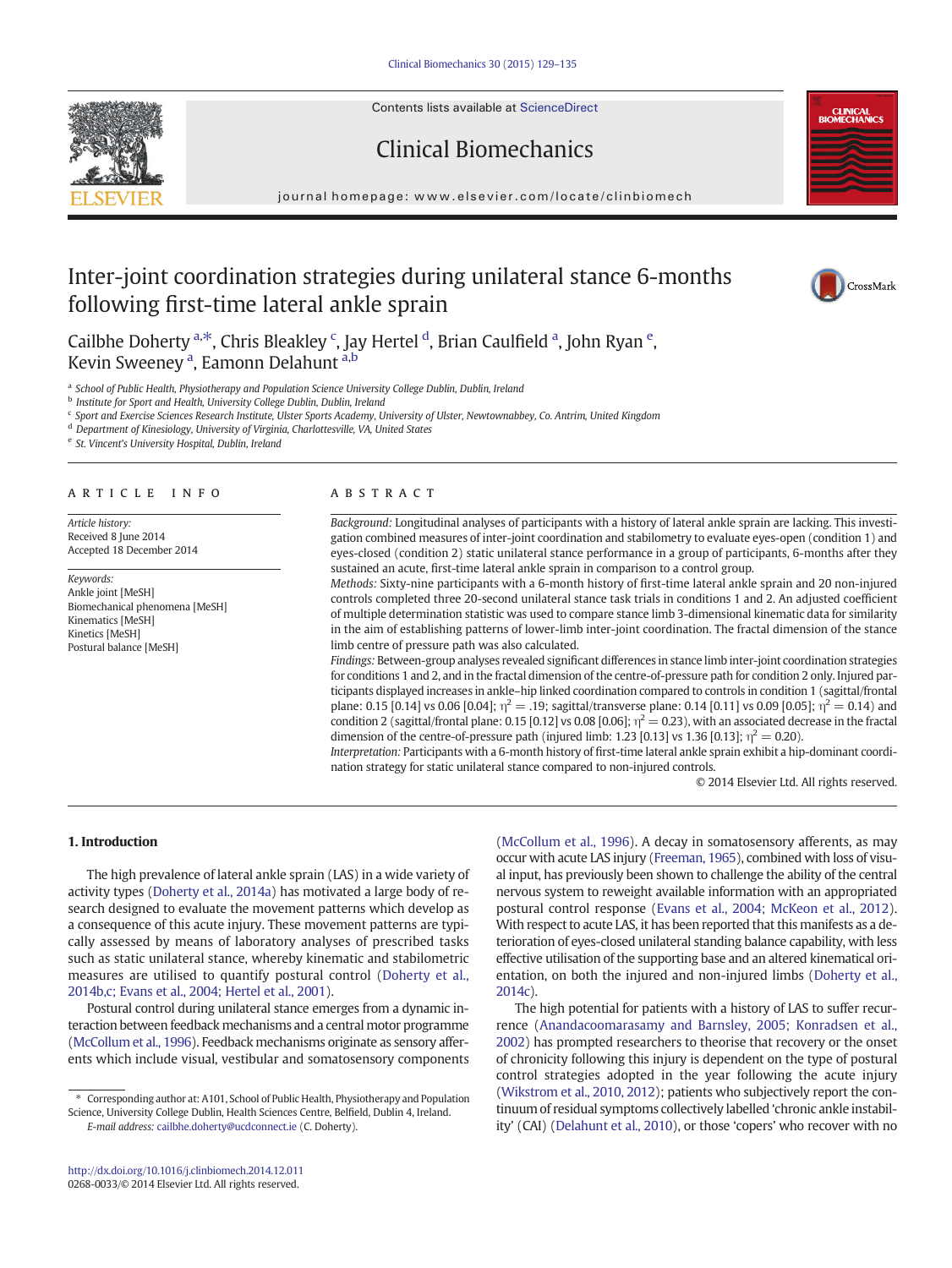relapse [\(Wikstrom and Brown, 2014\)](#page-6-0), are considered to adopt unique postural control strategies conducive with their injury outcome [\(Wikstrom et al., 2010](#page-6-0)). However, the research evaluating these postural control strategies at a specific time point occurring in the period between the acute episode  $\langle \langle 2 \rangle$  weeks following injury) and the determination of recovery/chronicity  $(>1$  year following injury), is sparse.

Traditionally in laboratory analyses of static unilateral stance, kinematical data from isolated joints are presented as a function of time [\(Doherty et al., 2014c; Huurnink et al., 2014](#page-5-0)) to identify the movement patterns underlying postural control. For example, [Tropp and](#page-6-0) [Odenrick, \(1988\)](#page-6-0) observed a central role of the ankle joint in postural corrections during single-limb standing, while [Doherty et al. \(2014c\)](#page-5-0) identified the important role of the hip in maintaining balance with an increasing number of task constraints (i.e. transition from eyes-open to eyes-closed single-leg stance). Thus, the postural control strategies in maintaining upright unilateral stance are typically conceptualised as movement patterns at individual joints. However, it has recently been suggested that evaluating inter-joint 'coordination' pattern relationships between segments of the motor apparatus may further advance the conceptualisation of postural control, particularly in environments of sensory decay [\(Liu et al., 2012; Wheat and Glazier, 2005\)](#page-6-0). Indeed no research currently exists evaluating the inter-joint coordination strategies of a group following first-time, acute LAS injury in maintaining postural control during unilateral stance in the presence and absence of visual input, prior to the establishment of CAI or coper status ([Delahunt et al., 2010; Gribble et al., 2013; Wikstrom and](#page-5-0) [Brown, 2014\)](#page-5-0).

Therefore, the purpose of this study was to evaluate postural control in a group of participants in which recovery or recurrence is yet to be established following first-time, acute LAS. Measures of platform stabilometry and 3-dimensional kinematics of inter-joint coordination were combined to evaluate postural control during static unilateral stance in the presence and absence of visual input in a group 6 months after sustaining a first-time, acute LAS, on both their involved and uninvolved limbs. An "adjusted coefficient of multiple determination (ACMD)" statistic ([Kadaba et al., 1989; Liu et al., 2012\)](#page-6-0) was used to establish inter-joint coordination between the hip, knee and ankle joints in all planes of motion. [Liu et al. \(2012\)](#page-6-0) previously used ACMD to compare movement patterns of inter-joint coordination in a healthy group during unilateral stance in the eyes-open and eyes-closed conditions. ACMD analysis provides a mechanism by which waveform data can be evaluated for similarity ([Kadaba et al., 1989](#page-6-0)), thus establishing the relationship between movement patterns at different joints ([Liu](#page-6-0) [et al., 2012\)](#page-6-0). The measure of stability utilised was the fractal dimension (FD) of the centre of pressure (COP) path [\(Katz and George, 1985\)](#page-6-0). FD has previously been used to evaluate unilateral standing balance in participants with acute LAS injury [\(Doherty et al., 2014b,c, in press](#page-5-0)) and describes the complexity of the COP signal, thus giving an indication of the extent to which a person utilises the base of support available to them [\(Prieto et al., 1996\)](#page-6-0). We hypothesised that participants with a recent history of LAS injury would have reduced self-reported function and ability compared to a group with no recent injury history as their recovery would not be complete. Furthermore, it was hypothesised that these participants would display inter-joint coordination patterns contingent with increased reliance on the proximal strategies of the hip joint to maintain unilateral stance stasis (thus compensating for reduced control at the ankle), and that they would display reduced FD of the stance limb COP path (indicating a limited ability to utilise the available base of support).

# 2. Methods

### 2.1. Participants

A convenience group of sixty-nine participants (forty-four males and twenty-five females; age  $= 22.78$  [4.12] years; height  $= 1.72$   $[0.09]$  m; body mass  $= 76.6$  [13.6] kg) were recruited from a University affiliated hospital Emergency Department within 2-weeks of sustaining a first-time acute LAS injury, to take part in testing procedures for the current investigation, which took place 6 months following recruitment. A similar analysis completed on these individuals in the acute phase of their injury (which detailed measures of ankle sprain severity) has been previously published [\(Doherty et al., 2014c](#page-5-0)). An additional convenience sample of twenty participants (fifteen males and five females, age = 22.6 [1.7] years; height = 1.73 [0.1] m; body mass = 71.4 [11.29] kg) with no prior history of LAS were recruited from the hospital catchment area population using posters and flyers to act as a control group. All participants signed an informed consent form prior to testing and all testing procedures were approved by the Institutional Review Board where the study was completed. None of the subjects had a history of severe lower extremity injury causing prolonged absence from activity or surgery (excluding the recently sustained LAS for the injured group), vestibular lesions or any other pathology that would impair their motor performance.

# 2.2. Protocol

All participants were required to complete questionnaires relating to ankle joint function and disability on arrival to the testing laboratory: the activities of daily living and sports subscales of the Foot and Ankle Ability Measure (FAAMadl and FAAMsport) were utilised to quantify self-reported function and participant reported symptoms [\(Carcia](#page-5-0) [et al., 2008\)](#page-5-0), and the Cumberland Ankle Instability Tool (CAIT) was utilised to evaluate ankle joint function and painful symptoms ([Hiller](#page-6-0) [et al., 2006](#page-6-0)).

After completion of the questionnaires, participants were instrumented with the Codamotion bilateral lower limb gait set-up (Charnwood Dynamics Ltd, Leicestershire, UK). Anthropometric measures required for the calculation of internal joint centres of the lower extremity were collected for each participant, with subsequent placement of lower limb markers and wands as described by [Monaghan](#page-6-0) [et al. \(2006\).](#page-6-0) A neutral stance trial was used to align the subject with the laboratory coordinate system and to function as a reference position for subsequent kinematic analysis which is in accordance with the International Society of Biomechanics' guidelines [\(Wu et al., 2002\)](#page-6-0). Participants then performed three, 20 second trials of quiet unilateral stance barefoot on a force-plate with their eyes open on both limbs, each separated by a 30 second break period. Following another 2 minute rest period, these participants then attempted to complete the unilateral stance task with their eyes closed. Participants were required to complete a minimum of three practice trials on each limb for each condition prior to data acquisition. Participants who were unable to complete a full trial of unilateral stance after five attempts on the relevant limb were not included in the analysis for that limb. The test order between legs was randomized. For both conditions of unilateral stance, subjects were instructed to stand as still as possible with their hands resting on their iliac crests while adopting a postural orientation most natural to them; the position of the non-stance limb was not dictated in the sagittal plane as part of experimental procedures. Trials were deemed invalid if the subject lifted their hands off their iliac crests, placed their non-stance limb on the support surface, moved their non stance hip into a position  $>$ 30 $^{\circ}$  abduction, adducted their non-stance limb against their stance limb for support or if the foot placement assumed by the participants relative to the support surface changed in any way over the course of a trial. In addition a trial was deemed failed in the eyes closed condition if the subject opened their eyes at any point.

# 2.3. Kinematic and kinetic data processing

Three Codamotion cx1 units were used to provide information on 3 dimensional angular displacements at the hip, knee and ankle joints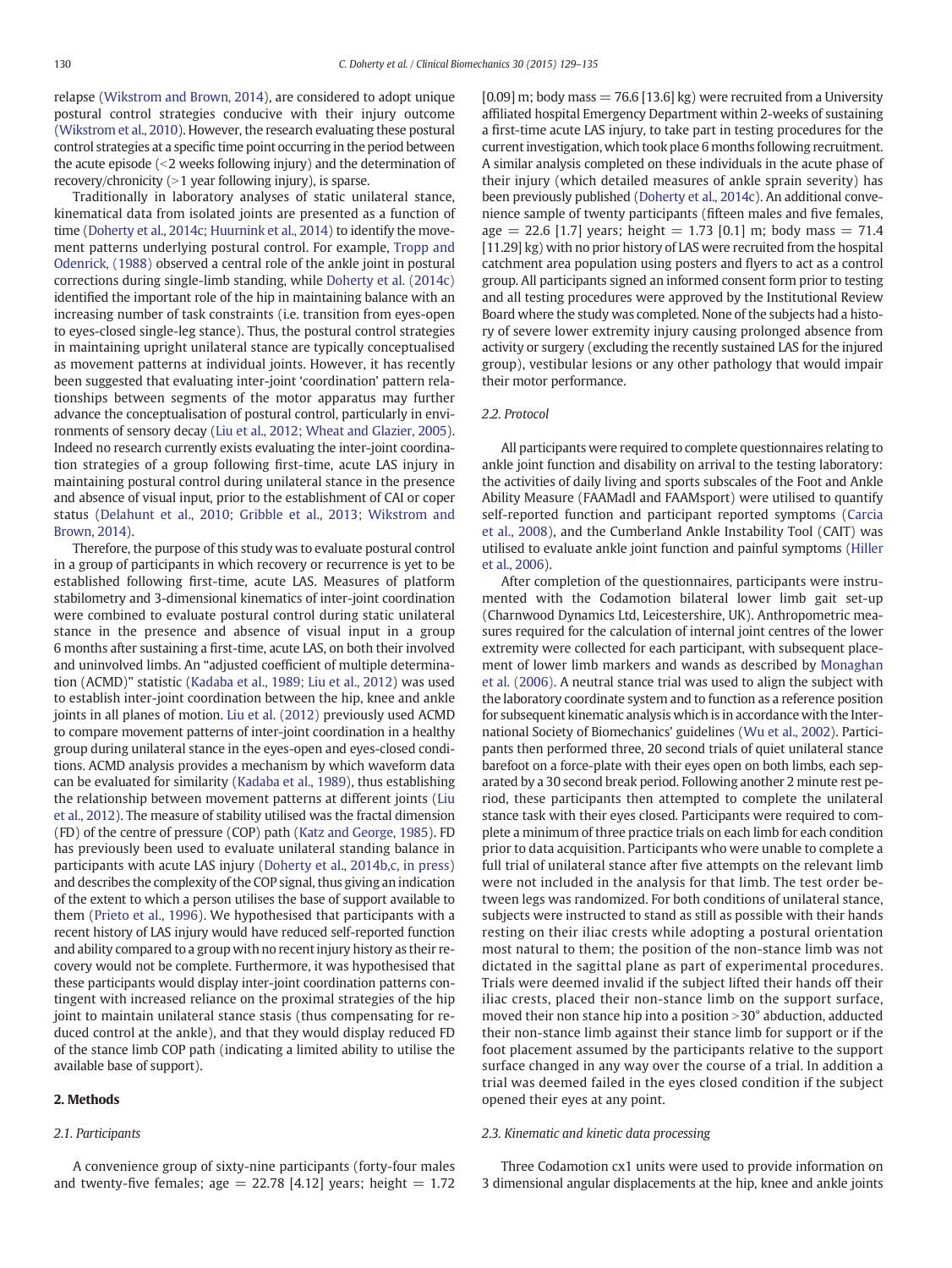for both limbs during the unilateral stance task. Two AMTI (Watertown, MA, USA) walkway embedded force-plates were used to acquire kinetic data. Kinematic and kinetic data acquisition was made at 100 Hz. The Codamotion cx1 units were time synchronized with the force-plates.

Kinematic data were calculated by comparing the angular orientations of the coordinate systems of adjacent limb segments using the angular coupling set "Euler angles" to represent clinical rotations in three dimensions. Marker positions within a Cartesian frame were processed into rotation angles using vector algebra and trigonometry.

Pairwise comparison of 3-dimensional temporal angular displacement waveforms for the hip, knee and ankle joints of the stance limb was made using the ACMD statistic ([Kadaba et al., 1989](#page-6-0)) in the aim of quantifying the similarity of a given pair of waveforms during both conditions of unilateral stance. There were three joint pairs (hip/knee, hip/ankle, and knee/ankle) each operating separately in three dimensions, with twenty-seven resultant ACMD values for each trial of unilateral stance. The mean ACMD from three trials of unilateral stance was used as a representative ACMD for each participant. ACMD values ranged from 0 (no similarity) to 1 (two identical curves) ([Kadaba](#page-6-0) [et al., 1989](#page-6-0)). The same data processing procedure was performed for both eyes-open and eyes-closed unilateral stances, on both limbs. See Fig. 1 for a representative depiction of an ACMD value between two angular displacement waveforms.

Furthermore, mean values of all joint angular ranges (maximum value–minimum value) during testing in each task were computed for comparisons between LAS and control participants.

The kinetic data of interest was the centre of pressure (COP) (the location of the vertical reaction vector on the surface of a forceplate) path for each trial ([Prieto et al., 1996](#page-6-0)). COP data acquired from trials of unilateral stance were used to compute the FD of the COP path using an algorithm previously published and described by [Prieto](#page-6-0) [et al. \(1996\).](#page-6-0) FD was calculated based on the 20 second interval for each unilateral stance trial, and averaged across the three trials for each participant on each limb. The COP time series were passed through a fourth-order zero phase Butterworth low-pass digital filter with a 5 Hz cut-off frequency ([Winter, 2009\)](#page-6-0). Kinematic and COP data were analysed using the Codamotion software, with the following axis conventions:  $x \text{ axis} = \text{frontal-plane motion}$ ;  $y = \text{ sagittal-plane motion}$ ; and  $z =$  transverse-plane motion, and then converted to Microsoft Excel file format. Temporal data were set with the number of output samples per trial at 2000  $+$  1 in the data-export option of the Codamotion software, which represented the complete unilateral stance trial as 100%, for averaging and further analysis.

# 2.4. Data analysis and statistics

For the LAS group, the limb injured at the time of recruitment was labelled as "involved" and the non-injured limb as "uninvolved". For each control subject, one limb was assigned as "involved" and one as "uninvolved" so that an equal proportion of right and left limbs were matched as "involved" and "uninvolved" in both the LAS and control groups. For all outcomes, we calculated mean (SD) scores for the involved and uninvolved limbs in the LAS group, and mean (SD) scores for the left and right limbs in the control group.

To determine whether the LAS group would demonstrate decreased function compared to the control group a multivariate analysis of variance was undertaken. The independent variable was group (LAS vs control). The dependent variables were CAIT score, FAAMadl score and FAAMsport score for the involved limb. The significance level for this analysis was set a priori with a Bonferroni adjusted alpha level of  $P < 0.017$ 

In order to test our hypothesis that the LAS group would display bilateral changes in inter-joint coordination patterns as determined using the ACMD statistic for pairwise comparison between 3 dimensional joint angular displacement curves, we undertook a series of independent samples t-tests comparing: involved limb vs control, and uninvolved limb vs control for the eyes-open and eyes-closed conditions. Furthermore, the mean joint range of motion in both conditions was computed for all joints in all planes for comparison between LAS and control groups. The significance level for these analyses was adjusted for multiple tests using the Benjamini–Hochberg method for false discovery rate  $(5%)$  ([Benjamini and Hochberg, 1995\)](#page-5-0) in two groups (ACMD and joint ranges) each with two levels (eyes-open and eyes closed).

In order to test our hypothesis that the LAS group would display altered COP path trajectory FD during unilateral stance, an independent samples, two-sided t-test was undertaken for each limb in each condition. The significance level for this analysis was set a priori with a Bonferroni adjusted alpha level of  $P < 0.025$ .

All data were analysed using Predictive Analytics Software (Version 18, SPSS Inc., Chicago, IL, USA).



Fig. 1. Frontal plane ankle and hip motion recorded during unilateral stance with eyes open. Eversion and adduction are positive; inversion and abduction are negative. Two curves showed similar changes in the same direction ( $ACMD = 0.74$ ).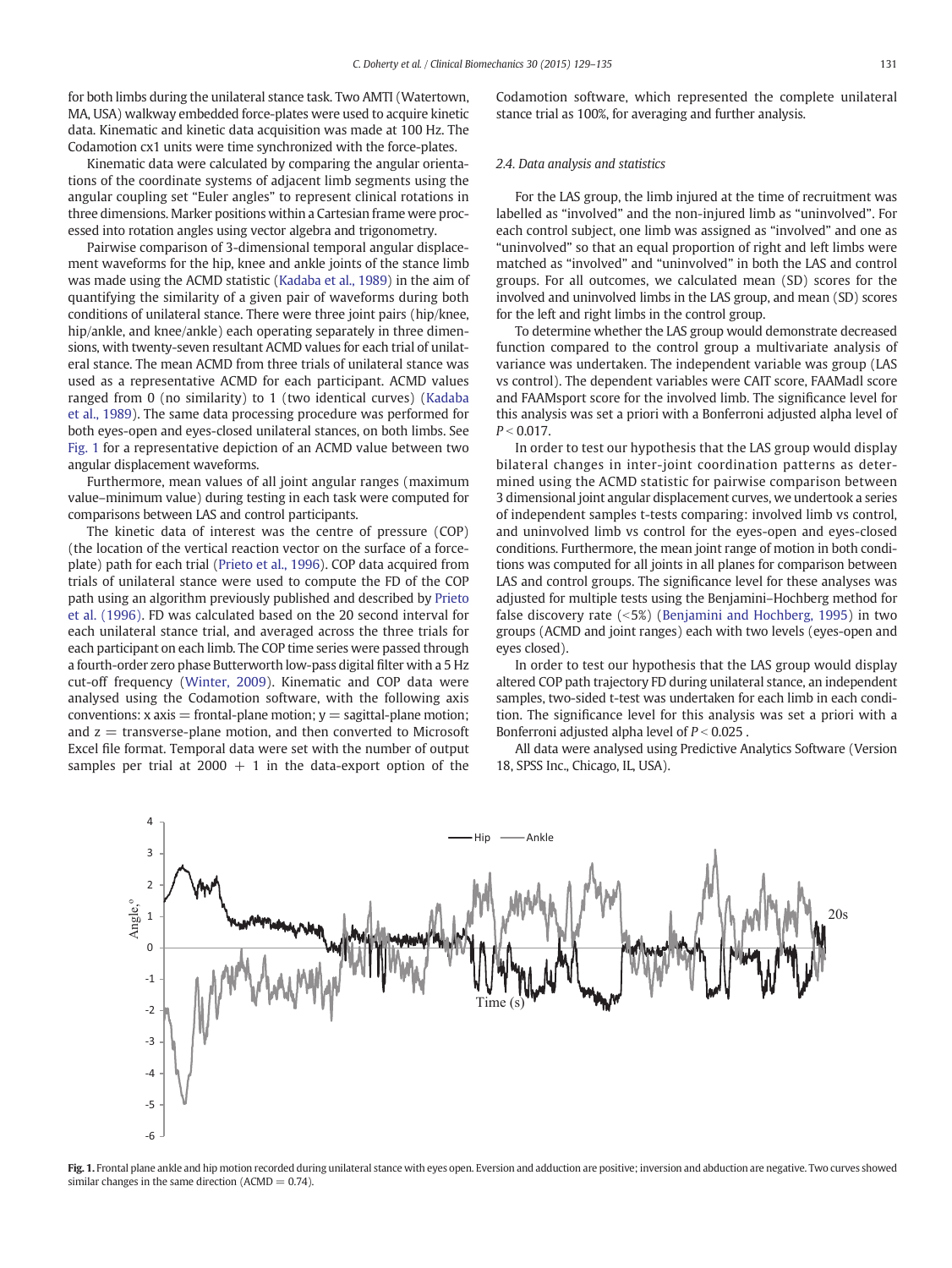# 3. Results

Regarding self-reported function and disability, a statistically significant main effect was observed for the combined dependent variables, F  $(3, 72) = 14.81, P < 0.01$ , Wilks' Lambda = 0.61, partial  $\eta^2 = 0.38$ . Questionnaire scores with details of relevant statistical analyses for the LAS and control groups are detailed in Table 1.

All participants completed the eyes-open SLS task on both limbs. Of the sixty-nine participants in the LAS group, thirty-eight (23 males & 15 females) completed the SLS task with their eyes-closed on both their involved and uninvolved limbs. Of the twenty participants in the control group, seventeen (12 males & 5 females) completed the SLS task with their eyes-closed on both limbs.

Regarding inter-joint coordination, the LAS group displayed significantly increased similarities in joint angular motions based on ACMD values between sagittal plane hip motion and both frontal and transverse plane ankle motion on their involved limb compared to control participants in the eyes open condition ([Table 2\)](#page-4-0). In the eyes-closed condition, the LAS group displayed significantly increased similarities in joint angular motion based on ACMD values between sagittal plane hip motion and frontal plane ankle motion on their involved limb compared to control participants ([Table 3\)](#page-4-0). LAS participants also displayed significantly greater transverse plane range of ankle motion compared to controls in the eyes-open condition, and significantly greater sagittal plane range of hip motion compared to controls in the eyes-closed condition [\(Table 4\)](#page-5-0).

Regarding the kinetic variables of interest, LAS participants displayed reduced stance limb FD compared to control participants on their involved limb in the eyes closed condition only (1.23 [0.13] vs 1.36 [0.13]; t(56) =  $-0.66$ , P = 0.001, two-tailed). The magnitude of the differences in the mean (mean difference =  $-0.13$ , 95% CI:  $-0.21$ to  $-0.05$ ) was large ( $\eta^2$  = 0.20). There was no significant difference between LAS and control participants' stance limb FD in the eyes open condition for the involved (1.15 [0.20] vs 1.23 [0.12]; t(86) =  $-1.69$ ,  $P = 0.09$ , two tailed) or uninvolved (1.12 [0.25] vs 1.03 [0.28];  $t(86) = 1.26$ ,  $P = 0.21$ , two tailed) limbs. There was no significant difference between LAS and control participants' stance limb FD in the eyes closed condition for the uninvolved limb (1.21 [0.25] vs 1.26  $[0.19]$ ; t(56) = -0.66, P = 0.51, two tailed).

#### 4. Discussion

The findings of the current investigation illustrate that participants with a 6-month history of LAS display increased ankle–hip linked joint coordination during unilateral stance in both the presence and absence of vision. Nashner and McCollum were the first to propose the existence of two postural control strategies that can be used either independently or in conjunction by the central motor programme based on the feedback received from sensory afferents in order to achieve adaptable control of the COP within the supporting base ([Nashner and](#page-6-0) [McCollum, 1985](#page-6-0)): the synchronous exploitation of torques around the ankle joint that constitutes the 'ankle strategy' is appropriate for subtle changes in postural control while a 'hip strategy', which generates shear forces around the hip joint, compensates for more substantial disturbances in equilibrium ([Hwang et al., 2009; Nashner and McCollum,](#page-6-0)

#### Table 1

Participant self-reported function and disability questionnaire scores (mean [SD]) for the involved limb of LAS and control groups.

| Group   | CAIT $(730)$                | FAAMadl (%)                 | FAAMsport (%)                |
|---------|-----------------------------|-----------------------------|------------------------------|
| LAS     | 21.60 $[5.79]$ <sup>a</sup> | 95.80 $[5.83]$ <sup>a</sup> | $87.05$ [17.73] <sup>a</sup> |
| Control | 30 [0.00]                   | 100 [0.00]                  | 100 [0.00]                   |

 $LAS =$  lateral ankle sprain;  $CAIT =$  Cumberland Ankle Instability Tool; FAAMadl = activities of daily living subscale of the Foot and Ankle Ability Measure; FAAMsport = sport subscale of the Foot and Ankle Ability Measure.

<sup>a</sup> Significantly different from control group.

[1985](#page-6-0)). It is plausible that a decay of sensory afferents (as may occur with injury ([McCollum et al., 1996; McKeon et al., 2012\)](#page-6-0)), forces the adoption of strategies more appropriate for safely maintaining balance, although this may still manifest in an alteration, and deterioration, in standing postural control ([Winter, 1995](#page-6-0)).

The use of the ACMD statistic to establish normative similarities in 3 dimensional inter-joint coordination of lower extremity movement patterns during eyes-open and eyes-closed unilateral stances using the control group in the current study has allowed for the determination of a number of injury-affiliated alterations present in the group with a 6 month history of LAS [\(Liu et al., 2012](#page-6-0)). This group with a history of LAS, who reported significantly decreased function on their previously injured (involved) limb, displayed increased hip–ankle linked interjoint coordination patterns compared to the control group in both conditions of unilateral stance. Specifically, there was greater 'coupling' of sagittal plane hip motion and both frontal and transverse plane ankle motion in the eyes-open condition. Similarly, in the eyes-closed condition, there was greater coupling of sagittal plane hip motion and frontal plane ankle motion. This coupling coincided with significantly greater transverse plane ankle motion in the eyes-open condition, and significantly greater sagittal plane hip motion in the eyes-closed condition for LAS participants.

Despite the 'static' nature of the unilateral stance tasks, postural adjustments are continually required to maintain successful balance. The presence of redundancies among various kinematical combinations allows the sensorimotor system to simplify such tasks by using a limited number of postural strategies in a process of self-organisation ([Glazier](#page-5-0) [and Davids, 2009](#page-5-0)). The strategies preferred by the system at any given time are dependent on its current architecture and previous experience [\(Thelen, 1995](#page-6-0)). Thus, a LAS and the subsequent 6-month interval may represent a new constraint that caused a re-organisation of postural adjustment strategies whereby previous redundancies were exploited to compensate for alterations in sensorimotor architecture. For instance, a deterioration in ankle–joint function following LAS impairs the sensorimotor system's ability to maintain unilateral stance balance using ankle-dominant strategies of postural control. This may require the motor apparatus to adopt another strategy, one which can more suitably compensate for the increased joint ranges presenting at distal parts of the kinetic chain (which have the capacity to be magnified proximally [\(Fong et al., 2011](#page-5-0))), and which possesses a greater availability of non-distorted somatosensory afferents. Specifically, we refer to the strategy of the hip. [Tropp and Odenrick \(1988\)](#page-6-0) previously established the importance of ankle joint function in maintaining unilateral stance. This ankle strategy is limited by the foot's ability to exert torque in contact with the supporting surface ([Tropp and Odenrick,](#page-6-0) [1988](#page-6-0)). Perhaps the initial balance deficits which were evident in the acute phase of LAS injury [\(Doherty et al., 2014c](#page-5-0)), persisted into the following weeks and months. The acute distortion of somatosensory afferents ([Freeman et al., 1965](#page-5-0)) manifested in an immediate impairment in ankle joint function [\(Djupsjöbacka, 2008; Doherty et al.,](#page-5-0) [2014c\)](#page-5-0). This may have forced the adoption of a more proximal hipbased postural control strategy [\(Doherty et al., 2014c; Tropp and](#page-5-0) [Odenrick, 1988\)](#page-5-0), which could have persisted 6-months following the injury. This is evidenced by the current findings, which seemingly lend to greater dependence on the hip joint for the postural adjustments of unilateral stance. That the LAS group displayed increased inter-joint coupling in both the eyes-open and eyes-closed conditions may suggest a reduced ability for separate components of the kinetic chain to function independently following the initial injury, as they become 'locked together' in the aim of achieving greater static stability. Alternatively, it may be the case that the hip-locked movement patterns of LAS participants preceded their sprain, and they are simply continuing a strategy which they are accustomed to. The reduction in involved limb FD that was exhibited by LAS participants with their eyes closed during unilateral stance suggests that they were unable to sufficiently utilise the available base of support in this condition when confined to a hip-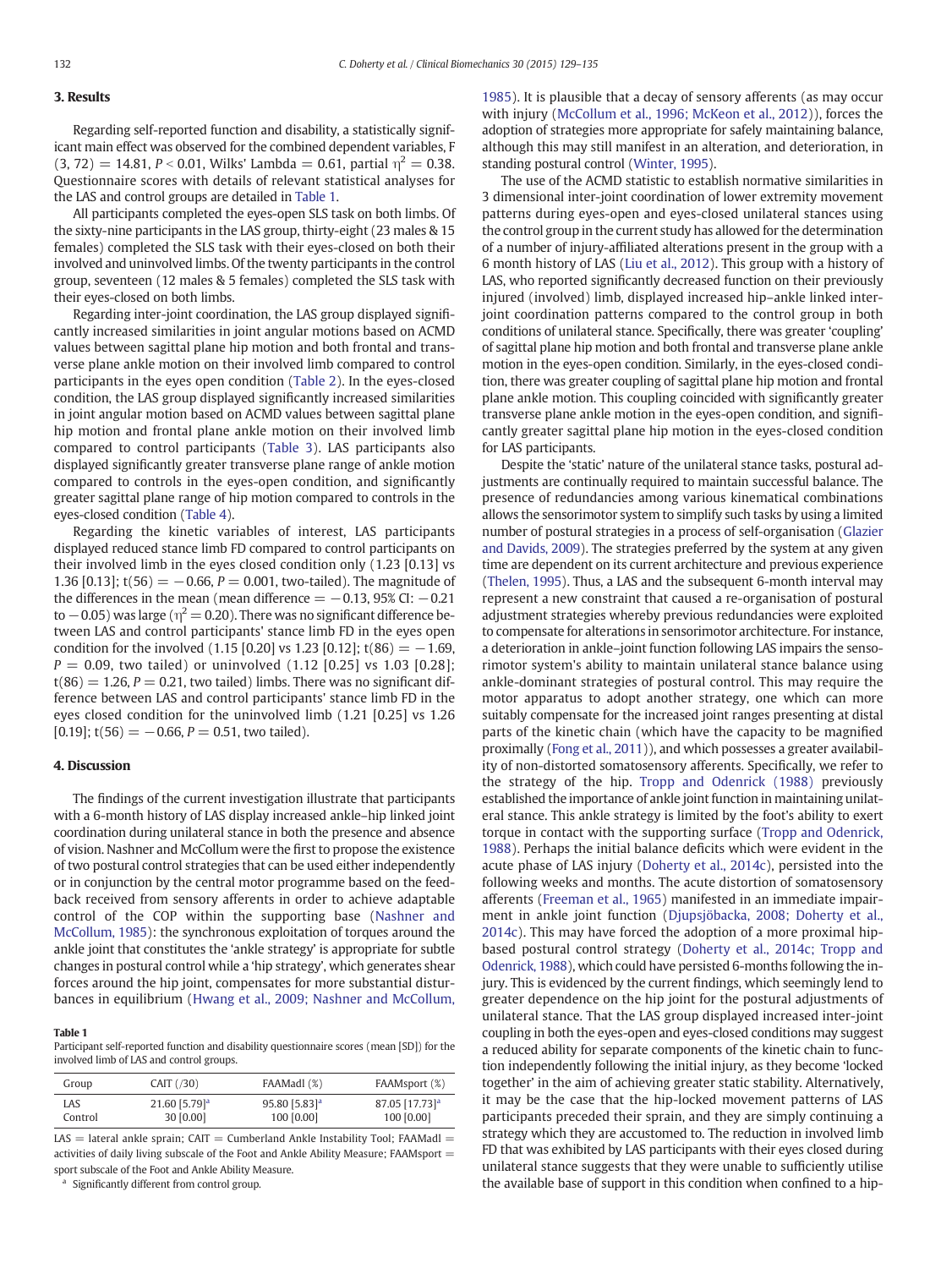# <span id="page-4-0"></span>Table 2

Mean ACMD values with associated SDs and P-values for both the involved and uninvolved limbs of LAS and control participants in the eyes-open condition.

| Eyes open  |            |           |         |      |     |                    |      |           |         |     |         |      |          |         |           |         |  |  |
|------------|------------|-----------|---------|------|-----|--------------------|------|-----------|---------|-----|---------|------|----------|---------|-----------|---------|--|--|
|            | Joint pair | Hip/ankle |         |      |     | Knee/ankle         |      |           |         |     |         |      | Hip/knee |         |           |         |  |  |
|            |            | LAS       | Control |      |     | LAS                |      |           | Control |     |         | LAS  |          | Control |           |         |  |  |
|            |            | Mean      | SD      | Mean | SD  | P-value            | Mean | <b>SD</b> | Mean    | SD  | P-value | Mean | SD       | Mean    | <b>SD</b> | P-value |  |  |
| Involved   | F/F        | .22       | .15     | .15  | .12 | 0.043              | .21  | .18       | .14     | .12 | 0.152   | .20  | .17      | .15     | .14       | 0.285   |  |  |
|            | F/S        | .19       | .15     | .16  | .12 | 0.390              | .25  | .22       | .25     | .23 | 0.984   | .20  | .17      | .18     | .14       | 0.601   |  |  |
|            | F/T        | .26       | .17     | .21  | .17 | 0.224              | .21  | .17       | .16     | .11 | 0.240   | .18  | .15      | .12     | .10       | 0.154   |  |  |
|            | S/F        | .15       | .14     | .06  | .04 | 0.000 <sup>a</sup> | .21  | .18       | .12     | .11 | 0.050   | .20  | .17      | .15     | .08       | 0.102   |  |  |
|            | S/S        | .22       | .17     | .18  | .14 | 0.311              | .57  | .23       | .60     | .22 | 0.590   | .32  | .22      | .27     | .16       | 0.338   |  |  |
|            | S/T        | .14       | .11     | .09  | .05 | 0.001 <sup>a</sup> | .18  | .14       | .11     | .10 | 0.058   | .17  | .14      | .11     | .08       | 0.085   |  |  |
|            | T/F        | .33       | .22     | .33  | .21 | 0.943              | .24  | .20       | .28     | .17 | 0.412   | .24  | .18      | .26     | .15       | 0.610   |  |  |
|            | T/S        | .18       | .13     | .17  | .13 | 0.691              | .23  | .18       | .16     | .13 | 0.091   | .23  | .17      | .17     | .15       | 0.151   |  |  |
|            | T/T        | .42       | .23     | .41  | .22 | 0.901              | .39  | .24       | .41     | .21 | 0.792   | .28  | .21      | .27     | .17       | 0.970   |  |  |
| Uninvolved | F/F        | .20       | .13     | .19  | .15 | 0.664              | .21  | .21       | .15     | .13 | 0.209   | .23  | .16      | .16     | .13       | 0.093   |  |  |
|            | F/S        | .18       | .14     | .25  | .20 | 0.133              | .23  | .18       | .22     | .16 | 0.866   | .16  | .13      | .20     | .14       | 0.342   |  |  |
|            | F/T        | .26       | .18     | .24  | .17 | 0.652              | .18  | .15       | .17     | .13 | 0.793   | .19  | .14      | .13     | .09       | 0.076   |  |  |
|            | S/F        | .15       | .12     | .11  | .08 | 0.203              | .15  | .15       | .19     | .15 | 0.254   | .19  | .14      | .20     | .14       | 0.652   |  |  |
|            | S/S        | .20       | .15     | .23  | .12 | 0.460              | .54  | .23       | .57     | .23 | 0.699   | .31  | .20      | .25     | .16       | 0.204   |  |  |
|            | S/T        | .15       | .12     | .13  | .15 | 0.415              | .11  | .11       | .16     | .09 | 0.089   | .20  | .14      | .14     | .09       | 0.058   |  |  |
|            | T/F        | .31       | .22     | .26  | .16 | 0.218              | .24  | .19       | .17     | .14 | 0.119   | .22  | .17      | .20     | .20       | 0.606   |  |  |
|            | T/S        | .15       | .11     | .16  | .11 | 0.742              | .19  | .15       | .23     | .16 | 0.287   | .13  | .10      | .16     | .11       | 0.369   |  |  |
|            | T/T        | .41       | .22     | .32  | .23 | 0.105              | .34  | .22       | .38     | .29 | 0.598   | .30  | .21      | .23     | .19       | 0.140   |  |  |

Abbreviations: ACMD = adjusted coefficient of multiple determination; LAS = lateral ankle sprain; SD = standard deviation; F = frontal plane of motion; S = sagittal plane of motion; T = transverse plane of motion.

<sup>a</sup> Denotes statistically significant between-groups difference; '/' denotes comparison between two joints/planes of motion.

dominant postural control strategy ([Doherty et al., 2014c; Prieto et al.,](#page-5-0) [1996\)](#page-5-0). However, in consideration of the absence of between-group differences for the eyes-open condition despite the utilisation of a similar hip-dominant strategy, it is clear that there is no linear relationship between stance limb FD and postural control ability. For instance, too large an FD has previously been attributed to an inability to synergistically modulate sensory afferents in producing an efferent response [\(Cimolin et al., 2011](#page-5-0)) while too small an FD has previously been linked with insufficient utilisation of the available base of support ([Prieto et al.,](#page-6-0) [1996](#page-6-0)). COP analyses are merely surrogate measures of postural control, and often mask the complex strategies that belie them, particularly in instances of unilateral stance ([Liu et al., 2012](#page-6-0)). Furthermore, FD has previously failed to distinguish between an acute LAS and control groups in the eyes open condition ([Doherty et al., 2014c](#page-5-0)), but has made distinctions between these groups when visual afferents have been removed ([Doherty et al., 2014b; Doherty et al., 2014c](#page-5-0)). In the current situation we would consider that the ineffective ankle strategy of LAS participants limited their ability to utilise the available base of support; one manifestation of this was a reduction in FD, which coincided with greater range of movement at the hip. Another potential manifestation of this would have been a normal value of FD, maybe due in part to the increase in rotational movements at the ankle (as is evident in the eyes open condition). That both of these conditions were characterised by a hip-dominant strategy as determined using the

#### Table 3

Mean ACMD values with associated SDs and P-values for both the involved and uninvolved limbs of LAS and control participants in the eyes-closed condition.

| Eyes closed |            |           |           |         |     |                    |      |            |         |           |         |      |           |          |           |            |  |  |  |
|-------------|------------|-----------|-----------|---------|-----|--------------------|------|------------|---------|-----------|---------|------|-----------|----------|-----------|------------|--|--|--|
|             | Joint pair | Hip/ankle |           |         |     |                    |      | Knee/ankle |         |           |         |      |           | Hip/knee |           |            |  |  |  |
|             |            | LAS       |           | Control |     |                    | LAS  |            | Control |           |         | LAS  |           | Control  |           |            |  |  |  |
|             |            | Mean      | <b>SD</b> | Mean    | SD  | P-value            | Mean | <b>SD</b>  | Mean    | <b>SD</b> | P-value | Mean | <b>SD</b> | Mean     | <b>SD</b> | $P$ -value |  |  |  |
| Involved    | F/F        | .26       | .19       | .18     | .12 | 0.135              | .25  | .22        | .22     | .22       | 0.657   | .22  | .21       | .20      | .15       | 0.750      |  |  |  |
|             | F/S        | .23       | .21       | .12     | .12 | 0.051              | .25  | .23        | .19     | .13       | 0.178   | .18  | .12       | .13      | .10       | 0.200      |  |  |  |
|             | F/T        | .33       | .18       | .23     | .12 | 0.067              | .23  | .17        | .24     | .24       | 0.853   | .17  | .15       | .15      | .13       | 0.676      |  |  |  |
|             | S/F        | .15       | .12       | .08     | .06 | 0.000 <sup>a</sup> | .13  | .12        | .11     | .09       | 0.557   | .21  | .21       | .22      | .19       | 0.856      |  |  |  |
|             | S/S        | .26       | .23       | .24     | .19 | 0.857              | .56  | .25        | .45     | .20       | 0.149   | .39  | .26       | .33      | .20       | 0.410      |  |  |  |
|             | S/T        | .11       | .12       | .11     | .08 | 0.970              | .14  | .16        | .11     | .12       | 0.437   | .13  | .17       | .16      | .09       | 0.521      |  |  |  |
|             | T/F        | .43       | .24       | .36     | .27 | 0.330              | .29  | .22        | .25     | .25       | 0.526   | .24  | .20       | .36      | .26       | 0.087      |  |  |  |
|             | T/S        | .18       | .18       | .11     | .10 | 0.094              | .20  | .20        | .20     | .12       | 0.881   | .16  | .18       | .15      | .15       | 0.797      |  |  |  |
|             | T/T        | .45       | .26       | .42     | .33 | 0.717              | .39  | .28        | .36     | .27       | 0.709   | .33  | .24       | .31      | .32       | 0.840      |  |  |  |
| Uninvolved  | F/F        | .25       | .17       | .26     | .19 | 0.798              | .18  | .17        | .11     | .13       | 0.089   | .23  | .22       | .24      | .18       | 0.946      |  |  |  |
|             | F/S        | .20       | .16       | .16     | .13 | 0.369              | .25  | .21        | .18     | .15       | 0.238   | .20  | .17       | .19      | .13       | 0.830      |  |  |  |
|             | F/T        | .35       | .17       | .29     | .16 | 0.190              | .16  | .15        | .15     | .15       | 0.700   | .16  | .13       | .12      | .10       | 0.200      |  |  |  |
|             | S/F        | .09       | .09       | .08     | .06 | 0.560              | .14  | .14        | .11     | .09       | 0.394   | .20  | .17       | .19      | .16       | 0.751      |  |  |  |
|             | S/S        | .23       | .20       | .19     | .19 | 0.495              | .58  | .24        | .52     | .22       | 0.373   | .37  | .26       | .28      | .22       | 0.199      |  |  |  |
|             | S/T        | .15       | .13       | .09     | .07 | 0.066              | .14  | .15        | .08     | .07       | 0.038   | .15  | .15       | .11      | .07       | 0.182      |  |  |  |
|             | T/F        | .40       | .28       | .37     | .23 | 0.672              | .28  | .21        | .18     | .16       | 0.102   | .20  | .18       | .29      | .20       | 0.092      |  |  |  |
|             | T/S        | .14       | .15       | .16     | .11 | 0.543              | .17  | .15        | .16     | .14       | 0.821   | .14  | .15       | .14      | .11       | 0.858      |  |  |  |
|             | T/T        | .52       | .24       | .43     | .25 | 0.245              | .35  | .21        | .38     | .25       | 0.707   | .39  | .24       | .27      | .20       | 0.075      |  |  |  |

Abbreviations: ACMD = adjusted coefficient of multiple determination; LAS = lateral ankle sprain; SD = standard deviation; F = frontal plane of motion; S = sagittal plane of motion:  $T =$  transverse plane of motion.

<sup>a</sup> Denotes statistically significant between-groups difference; '/' denotes comparison between two joints/planes of motion.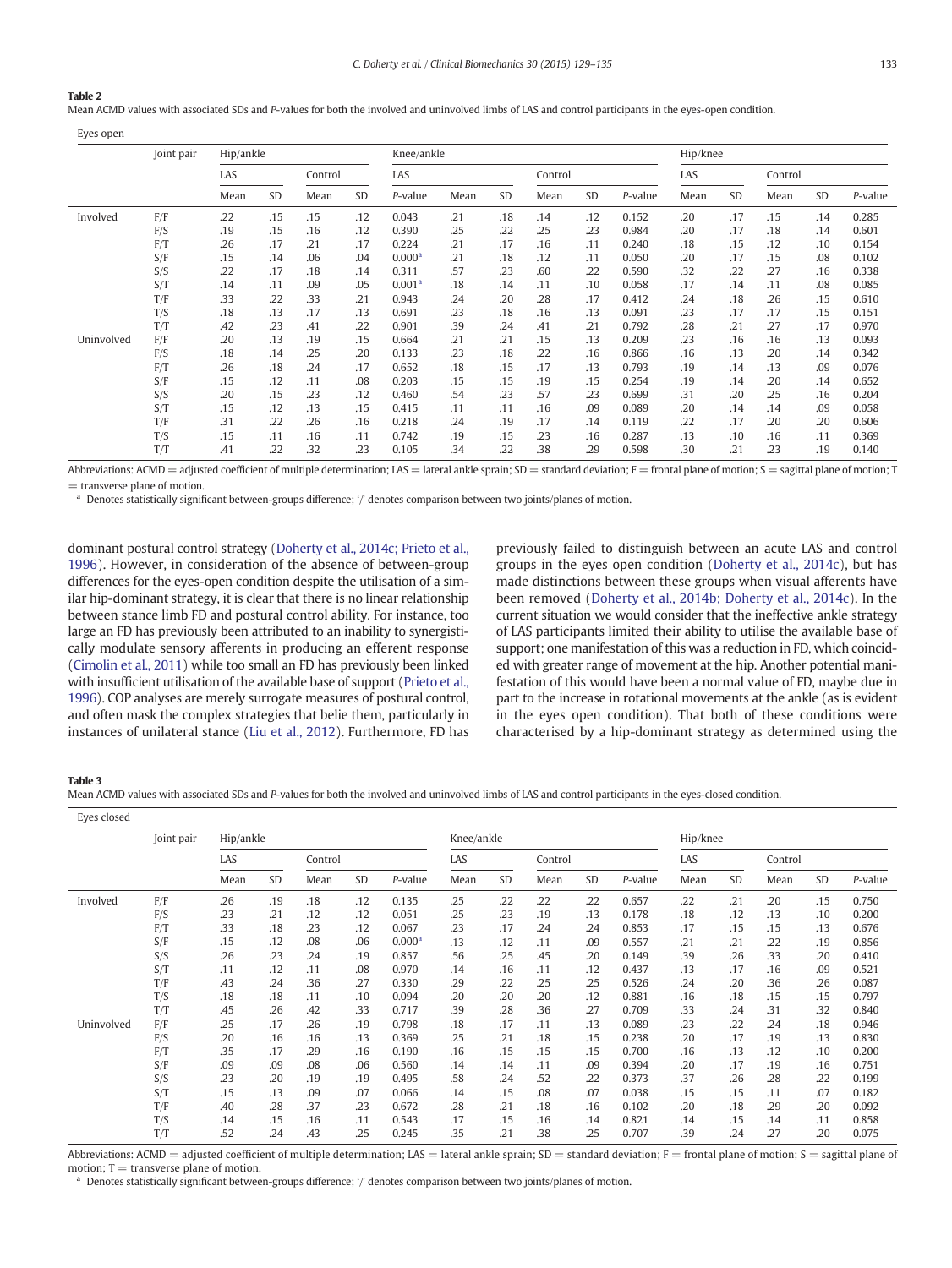# <span id="page-5-0"></span>Table 4

Mean joint angular range values with associated SDs and P-values for both the involved and uninvolved limbs of LAS and control participants in the eyes-open and eyes-closed conditions. Values are reported in degrees.

|             |   | Hip   |           |         |           |                    |       |           |         |           |         | Ankle |           |         |           |                    |  |  |
|-------------|---|-------|-----------|---------|-----------|--------------------|-------|-----------|---------|-----------|---------|-------|-----------|---------|-----------|--------------------|--|--|
|             |   | LAS   |           | Control |           |                    | LAS   |           | Control |           |         | LAS   |           | Control |           |                    |  |  |
|             |   | Mean  | <b>SD</b> | Mean    | <b>SD</b> | P-value            | Mean  | <b>SD</b> | Mean    | <b>SD</b> | P-value | Mean  | <b>SD</b> | Mean    | <b>SD</b> | P-value            |  |  |
| Eyes open   |   |       |           |         |           |                    |       |           |         |           |         |       |           |         |           |                    |  |  |
| Involved    | F | 4.82  | 4.39      | 3.86    | 3.70      | 0.378              | 2.85  | 5.91      | 2.03    | 1.82      | 0.546   | 12.40 | 19.96     | 5.70    | 2.35      | 0.009              |  |  |
|             | S | 5.01  | 5.15      | 3.27    | 2.69      | 0.150              | 7.41  | 9.55      | 5.27    | 3.01      | 0.327   | 5.57  | 6.95      | 4.17    | 2.66      | 0.384              |  |  |
|             |   | 6.71  | 4.73      | 5.80    | 3.97      | 0.437              | 6.09  | 8.54      | 4.27    | 3.26      | 0.354   | 8.64  | 4.45      | 6.04    | 1.84      | 0.000 <sup>a</sup> |  |  |
| Uninvolved  |   | 11.12 | 8.93      | 9.51    | 6.08      | 0.502              | 4.14  | 7.13      | 4.22    | 4.27      | 0.964   | 16.39 | 12.84     | 11.22   | 5.64      | 0.120              |  |  |
|             | S | 9.32  | 7.42      | 10.13   | 9.36      | 0.732              | 11.25 | 8.75      | 9.69    | 6.28      | 0.513   | 8.13  | 4.57      | 6.63    | 3.36      | 0.232              |  |  |
|             |   | 12.40 | 6.10      | 14.16   | 8.37      | 0.389              | 8.34  | 6.53      | 7.58    | 5.81      | 0.686   | 15.47 | 7.32      | 12.51   | 4.95      | 0.138              |  |  |
| Eyes closed |   |       |           |         |           |                    |       |           |         |           |         |       |           |         |           |                    |  |  |
| Involved    | F | 5.07  | 4.37      | 3.24    | 1.64      | 0.007              | 2.51  | 3.18      | 2.11    | 1.77      | 0.594   | 16.63 | 45.30     | 8.70    | 11.73     | 0.442              |  |  |
|             | S | 5.33  | 5.21      | 3.19    | 1.06      | 0.003 <sup>a</sup> | 8.44  | 11.18     | 5.93    | 2.88      | 0.104   | 11.28 | 44.56     | 4.30    | 2.43      | 0.487              |  |  |
|             |   | 6.32  | 3.26      | 5.14    | 2.89      | 0.150              | 5.31  | 5.38      | 6.58    | 4.84      | 0.349   | 11.33 | 19.99     | 7.77    | 4.31      | 0.433              |  |  |
| Uninvolved  |   | 10.49 | 8.80      | 10.98   | 12.82     | 0.871              | 3.73  | 4.28      | 3.35    | 3.61      | 0.762   | 25.45 | 56.52     | 21.01   | 21.10     | 0.770              |  |  |
|             | S | 8.40  | 4.96      | 8.69    | 6.75      | 0.861              | 11.32 | 7.15      | 8.06    | 5.65      | 0.120   | 7.95  | 4.66      | 11.93   | 16.31     | 0.367              |  |  |
|             |   | 11.27 | 5.25      | 11.95   | 7.19      | 0.702              | 6.80  | 3.76      | 14.13   | 20.42     | 0.188   | 14.50 | 7.16      | 18.44   | 14.13     | 0.318              |  |  |

Abbreviations: LAS = lateral ankle sprain; SD = standard deviation; F = frontal plane of motion; S = sagittal plane of motion; T = transverse plane of motion.

<sup>a</sup> Denotes statistically significant between-groups difference.

ACMD analyses suggests that the specific movements at each joint played an important role in the trajectory of the stance limb FD, a theory confirmed in consideration of the joint range values. In summary we theorise that reduced control at the ankle was compensated for in the eyes-closed condition by greater movements at the hip joint with a coinciding hip-dominant strategy and a reduced FD, while in the eyesopen condition, the same lack of control at the ankle manifested in a greater local rotational movement (directly affecting the complexity of COP patterns), and despite a similar hip-dominant balance strategy, an FD within normal ranges.

Whether the deficits observed in the current sample and the apparent hip-locked postural control strategies preceded or occurred as a result of injury, and contribute to chronicity or recovery, is unknown due to the design of the current study. Herein lies a significant limitation of the current investigation: future analyses would benefit from following participants after testing procedures are completed to determine the movement patterns most likely to contribute to the onset of CAI, or recovery. However, the current study forms one part of a longitudinal analysis designed to tackle this issue. It is also important to note the limitation of the range of motion measure utilised in this analysis: it is possible that the 'locked' postural control strategy of LAS participants resulted in a reduction in the apparent range of motion at the relevant joint. However, we believe that evaluating joint range of motion in the context of the inter-joint coordination statistic overcomes this limitation.

The primary implication of the current findings for clinicians is that postural control strategies continue to be altered 6-months following acute ankle sprain injury, with the hip seemingly playing a significant compensatory role for the injured ankle. Reweighted dominance on hip joint strategies may have a local 'detraining' effect at the ankle. If the ankle is then unable to fulfil its primary role in completing the local movement subtleties required for normal unperturbed standing balance ([Nashner and McCollum, 1985\)](#page-6-0), this may contribute to instability. Thus, clinicians must devise rehabilitation protocols with these issues in mind, and must consider the importance of administering these protocols in the months following the injury if self-reported functional deficits persist.

# 5. Conclusions

In conclusion, the results of the current study suggest that participants with a 6-month history of LAS report reduced ankle joint function and increased disability compared to uninjured controls, and that this manifests in a hip-dominant postural control strategy during tasks of eyes-open and eyes-closed unilateral stance.

#### Conflicts of interest

No conflicts of interest were associated with the authors and the results of this research.

#### Acknowledgements

This study was supported by the Health Research Board (HRA\_POR/ 2011/46) as follows: PI — Eamonn Delahunt; Co-investigators — Chris Bleakley and Jay Hertel; PhD student — Cailbhe Doherty. The results of the present study do not constitute endorsement by ACSM.

# References

- Anandacoomarasamy, A., Barnsley, L., 2005. [Long term outcomes of inversion ankle inju](http://refhub.elsevier.com/S0268-0033(14)00306-4/rf0165)[ries. Br. J. Sports Med. 39 \(14\) \(discussion e14.\)](http://refhub.elsevier.com/S0268-0033(14)00306-4/rf0165).
- Benjamini, Y., Hochberg, Y., 1995. [Controlling the false discovery rate: a practical and](http://refhub.elsevier.com/S0268-0033(14)00306-4/rf0115) [powerful approach to multiple testing. J. R. Stat. Soc. 51, 289](http://refhub.elsevier.com/S0268-0033(14)00306-4/rf0115)–300.
- Carcia, C., Martin, R., Drouin, J., 2008. [Validity of the Foot and Ankle Ability Measure in](http://refhub.elsevier.com/S0268-0033(14)00306-4/rf0095) [athletes with chronic ankle instability. J. Athl. Train. 43, 179](http://refhub.elsevier.com/S0268-0033(14)00306-4/rf0095)–183.
- Cimolin, V., Galli, M., Rigoldi, C., Grugni, G., Vismara, L., Mainardi, L., et al., 2011. [Fractal di](http://refhub.elsevier.com/S0268-0033(14)00306-4/rf0160)[mension approach in postural control of subjects with Prader](http://refhub.elsevier.com/S0268-0033(14)00306-4/rf0160)–Willi Syndrome. J [Neuroeng Rehabil 20, 8](http://refhub.elsevier.com/S0268-0033(14)00306-4/rf0160)–45.
- Delahunt, E., Coughlan, G.F., Caulfield, B., Nightingale, E.J., Lin, C.W., Hiller, C.E., 2010. [In](http://refhub.elsevier.com/S0268-0033(14)00306-4/rf0055)clusion criteria when investigating insuffi[ciencies in chronic ankle instability. Med.](http://refhub.elsevier.com/S0268-0033(14)00306-4/rf0055) [Sci. Sports Exerc. 42, 2106](http://refhub.elsevier.com/S0268-0033(14)00306-4/rf0055)–2121.
- Djupsjöbacka, M., 2008. [Fundamentals of Musculoskeletal Pain.](http://refhub.elsevier.com/S0268-0033(14)00306-4/rf0155)
- Doherty, C., Delahunt, E., Caulfield, B., Hertel, J., Ryan, J., Bleakley, C., 2014a. [The incidence](http://refhub.elsevier.com/S0268-0033(14)00306-4/rf0005) [and prevalence of ankle sprain injury: a systematic review and meta-analysis of pro](http://refhub.elsevier.com/S0268-0033(14)00306-4/rf0005)[spective epidemiological studies. Sports Med. 44 \(1\), 123](http://refhub.elsevier.com/S0268-0033(14)00306-4/rf0005)–140.
- Doherty, C., Bleakley, C., Hertel, J., Caulfield, B., Ryan, J., Delahunt, E., 2014b. [Balance failure](http://refhub.elsevier.com/S0268-0033(14)00306-4/rf0170) [in single limb stance due to ankle sprain injury: an analysis of center of pressure](http://refhub.elsevier.com/S0268-0033(14)00306-4/rf0170) [using the fractal dimension method. Gait & Posture 40 \(1\), 172](http://refhub.elsevier.com/S0268-0033(14)00306-4/rf0170)–176.
- Doherty, C., Bleakley, C., Hertel, J., Caulfield, B., Ryan, J., Delahunt, E., 2014c. [Postural con](http://refhub.elsevier.com/S0268-0033(14)00306-4/rf0010)[trol strategies during single limb stance following acute lateral ankle sprain. Clin.](http://refhub.elsevier.com/S0268-0033(14)00306-4/rf0010) [Biomech. 29, 643](http://refhub.elsevier.com/S0268-0033(14)00306-4/rf0010)–649.
- Doherty, C., Bleakley, C., Hertel, J., Caulfield, B., Ryan, J., Delahunt, E., 2014s. [Laboratory](http://refhub.elsevier.com/S0268-0033(14)00306-4/rf0175) [measures of postural control during the Star Excursion Balance Test following acute](http://refhub.elsevier.com/S0268-0033(14)00306-4/rf0175) [ankle sprain. J. Athl. Train. \(In press\).](http://refhub.elsevier.com/S0268-0033(14)00306-4/rf0175)
- Evans, T., Hertel, J., Sebastianelli, W., 2004. Bilateral defi[cits in postural control following](http://refhub.elsevier.com/S0268-0033(14)00306-4/rf0015) [lateral ankle sprain. Foot Ankle Int. 25, 833](http://refhub.elsevier.com/S0268-0033(14)00306-4/rf0015)–839.
- Fong, C.M., Blackburn, J.T., Norcross, M.F., McGrath, M., Padua, D.A., 2011. [Ankle](http://refhub.elsevier.com/S0268-0033(14)00306-4/rf0145)dorsifl[exion range of motion and landing biomechanics. J. Athl. Train. 46, 5](http://refhub.elsevier.com/S0268-0033(14)00306-4/rf0145)–10.
- Freeman, M.A., 1965. [Instability of the foot after injuries to the lateral ligament of the](http://refhub.elsevier.com/S0268-0033(14)00306-4/rf0030) [ankle. J. Bone Joint Surg. \(Br.\) 47, 669](http://refhub.elsevier.com/S0268-0033(14)00306-4/rf0030)–677.
- Freeman, M.A., Dean, M.R., Hanham, I.W., 1965. [The etiology and prevention of functional](http://refhub.elsevier.com/S0268-0033(14)00306-4/rf0150) [instability of the foot. J. Bone Joint Surg. \(Br.\) 47, 678](http://refhub.elsevier.com/S0268-0033(14)00306-4/rf0150)–685.
- Glazier, P., Davids, K., 2009. [Constraints on the complete optimization of human motion.](http://refhub.elsevier.com/S0268-0033(14)00306-4/rf0135) [Sports Med. 39, 15](http://refhub.elsevier.com/S0268-0033(14)00306-4/rf0135)–28.
- Gribble, P., Delahunt, E., Bleakley, C., Caulfield, B., Docherty, C., Fourchet, F., et al., 2013. [Se](http://refhub.elsevier.com/S0268-0033(14)00306-4/rf0080)[lection criteria for patients with chronic ankle instability in controlled research: a po](http://refhub.elsevier.com/S0268-0033(14)00306-4/rf0080)[sition statement of the International Ankle Consortium. J. Orthop. Sports Phys. Ther.](http://refhub.elsevier.com/S0268-0033(14)00306-4/rf0080) [43, 585](http://refhub.elsevier.com/S0268-0033(14)00306-4/rf0080)–591.